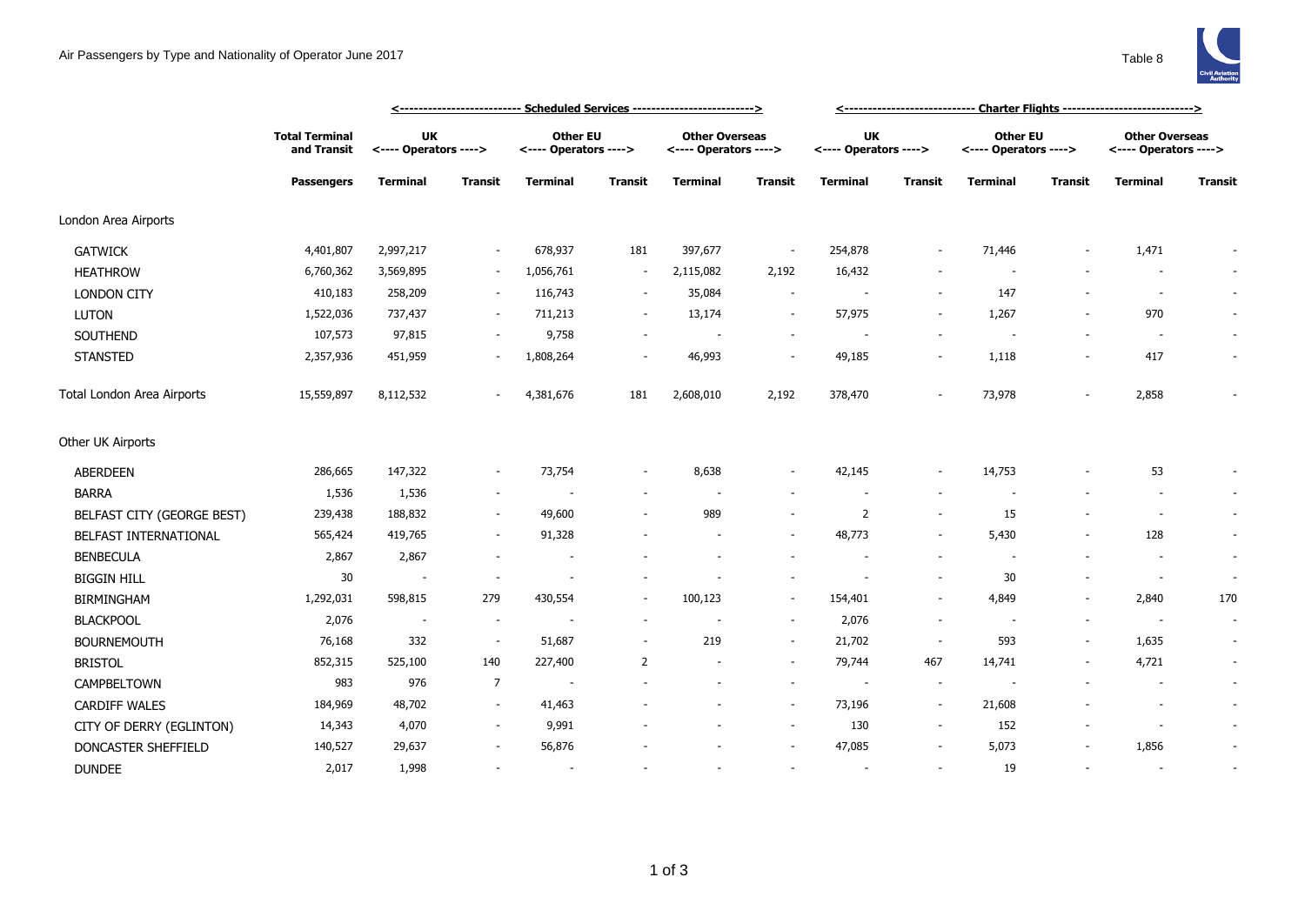|                                       |                                                           |                                    |                          | <u>&lt;-------------------------- Scheduled Services -------------------------&gt;</u> | <u>&lt;----------------------------- Charter Flights ----------------------------&gt;</u> |                                                |                          |                                    |                          |                                          |                |                                                |                |
|---------------------------------------|-----------------------------------------------------------|------------------------------------|--------------------------|----------------------------------------------------------------------------------------|-------------------------------------------------------------------------------------------|------------------------------------------------|--------------------------|------------------------------------|--------------------------|------------------------------------------|----------------|------------------------------------------------|----------------|
|                                       | <b>Total Terminal</b><br>and Transit<br><b>Passengers</b> | <b>UK</b><br><---- Operators ----> |                          | <b>Other EU</b><br><---- Operators ---->                                               |                                                                                           | <b>Other Overseas</b><br><---- Operators ----> |                          | <b>UK</b><br><---- Operators ----> |                          | <b>Other EU</b><br><---- Operators ----> |                | <b>Other Overseas</b><br><---- Operators ----> |                |
|                                       |                                                           | <b>Terminal</b>                    | <b>Transit</b>           | <b>Terminal</b>                                                                        | <b>Transit</b>                                                                            | <b>Terminal</b>                                | Transit                  | <b>Terminal</b>                    | <b>Transit</b>           | <b>Terminal</b>                          | <b>Transit</b> | <b>Terminal</b>                                | <b>Transit</b> |
| Other UK Airports                     |                                                           |                                    |                          |                                                                                        |                                                                                           |                                                |                          |                                    |                          |                                          |                |                                                |                |
| DURHAM TEES VALLEY                    | 11,552                                                    | 2,501                              | 78                       | 8,360                                                                                  |                                                                                           |                                                |                          |                                    | $\sim$                   | 613                                      |                |                                                |                |
| <b>EAST MIDLANDS</b><br>INTERNATIONAL | 559,027                                                   | 228,962                            | 197                      | 258,344                                                                                |                                                                                           |                                                | ٠                        | 67,420                             | $\sim$                   | 3,971                                    |                | 133                                            |                |
| <b>EDINBURGH</b>                      | 1,302,433                                                 | 728,047                            |                          | 454,297                                                                                | $\overline{\phantom{a}}$                                                                  | 93,786                                         | ٠                        | 21,810                             | $\sim$                   | 4,492                                    |                | 1                                              | $\sim$         |
| <b>EXETER</b>                         | 91,949                                                    | 63,644                             | $\overline{\phantom{a}}$ |                                                                                        | $\sim$                                                                                    |                                                | $\sim$                   | 25,043                             | $\sim$                   | 1,835                                    | $\sim$         | 1,427                                          | $\sim$         |
| <b>GLASGOW</b>                        | 999,979                                                   | 633,850                            | ٠                        | 202,997                                                                                | $\sim$                                                                                    | 89,920                                         | ٠                        | 63,339                             | $\sim$                   | 9,849                                    |                | 24                                             | $\sim$         |
| <b>GLOUCESTERSHIRE</b>                | 60                                                        | $\overline{\phantom{a}}$           | ٠                        |                                                                                        | ٠                                                                                         |                                                | $\overline{\phantom{a}}$ |                                    | $\sim$                   | 60                                       |                |                                                | $\sim$         |
| HUMBERSIDE                            | 17,895                                                    | 2,412                              | $\sim$                   | 10,058                                                                                 |                                                                                           |                                                | $\overline{\phantom{a}}$ | 3,528                              | $\sim$                   | 1,897                                    |                | $\overline{\phantom{a}}$                       | $\sim$         |
| <b>INVERNESS</b>                      | 86,405                                                    | 76,494                             | 13                       | 8,705                                                                                  |                                                                                           |                                                |                          |                                    | $\sim$                   | 1,193                                    |                | $\overline{\phantom{a}}$                       | $\sim$         |
| <b>ISLAY</b>                          | 3,591                                                     | 3,564                              | 27                       | $\overline{\phantom{a}}$                                                               |                                                                                           |                                                |                          |                                    |                          | $\overline{\phantom{a}}$                 |                | $\overline{\phantom{a}}$                       | $\sim$         |
| ISLES OF SCILLY (ST.MARYS)            | 10,852                                                    | 10,852                             | $\overline{\phantom{a}}$ |                                                                                        |                                                                                           |                                                |                          |                                    |                          | $\overline{\phantom{a}}$                 |                | $\overline{a}$                                 | $\sim$         |
| <b>KIRKWALL</b>                       | 17,538                                                    | 16,069                             | 1,361                    |                                                                                        |                                                                                           |                                                |                          |                                    |                          | 28                                       |                | 80                                             | $\sim$         |
| LANDS END (ST JUST)                   | 5,946                                                     | 5,908                              | 38                       |                                                                                        |                                                                                           |                                                |                          |                                    |                          |                                          |                | $\overline{\phantom{a}}$                       | $\sim$         |
| <b>LEEDS BRADFORD</b>                 | 458,239                                                   | 294,964                            | 146                      | 143,316                                                                                |                                                                                           |                                                | $\sim$                   | 18,238                             | $\sim$                   | 1,386                                    |                | 189                                            | $\sim$         |
| LERWICK (TINGWALL)                    | 488                                                       | 488                                | $\sim$                   |                                                                                        |                                                                                           |                                                | $\overline{\phantom{a}}$ |                                    |                          |                                          |                |                                                | $\sim$         |
| LIVERPOOL (JOHN LENNON)               | 451,301                                                   | 214,775                            | 26                       | 232,171                                                                                |                                                                                           |                                                | $\sim$                   | 4,273                              | $\overline{\phantom{a}}$ | 56                                       |                | $\overline{\phantom{a}}$                       | $\sim$         |
| <b>LYDD</b>                           | 80                                                        | 69                                 | $\sim$                   |                                                                                        |                                                                                           |                                                | ٠                        |                                    |                          | 11                                       |                |                                                | $\sim$         |
| <b>MANCHESTER</b>                     | 2,759,977                                                 | 1,475,663                          | 96                       | 687,784                                                                                | 3                                                                                         | 274,551                                        | 4,402                    | 288,455                            | 282                      | 21,992                                   |                | 6,682                                          | 67             |
| <b>NEWCASTLE</b>                      | 581,808                                                   | 427,329                            | 199                      | 137,173                                                                                | $\overline{\phantom{a}}$                                                                  | 17,073                                         | $\sim$                   | 34                                 |                          |                                          |                | $\overline{\phantom{a}}$                       | $\sim$         |
| NEWQUAY                               | 51,823                                                    | 39,156                             | 131                      | 12,406                                                                                 | $\sim$                                                                                    |                                                | $\overline{\phantom{a}}$ | 130                                | $\sim$                   | $\overline{\phantom{a}}$                 |                | $\overline{\phantom{a}}$                       | $\sim$         |
| <b>NORWICH</b>                        | 55,629                                                    | 15,812                             | $\sim$                   | 12,559                                                                                 |                                                                                           |                                                | $\sim$                   | 25,583                             | $\sim$                   | 1,675                                    |                | $\overline{\phantom{a}}$                       | $\sim$         |
| <b>PRESTWICK</b>                      | 78,056                                                    | $\overline{\phantom{a}}$           | $\sim$                   | 77,874                                                                                 | 5                                                                                         |                                                | $\sim$                   | $\overline{\phantom{a}}$           | $\sim$                   | 177                                      |                |                                                | $\sim$         |
| <b>SCATSTA</b>                        | 14,932                                                    | $\overline{\phantom{a}}$           |                          |                                                                                        |                                                                                           |                                                | $\sim$                   | 14,932                             |                          |                                          |                |                                                | $\sim$         |
| SOUTHAMPTON                           | 198,455                                                   | 184,724                            |                          | 13,599                                                                                 |                                                                                           |                                                | ٠                        | 44                                 |                          | 88                                       |                | $\overline{\phantom{a}}$                       |                |